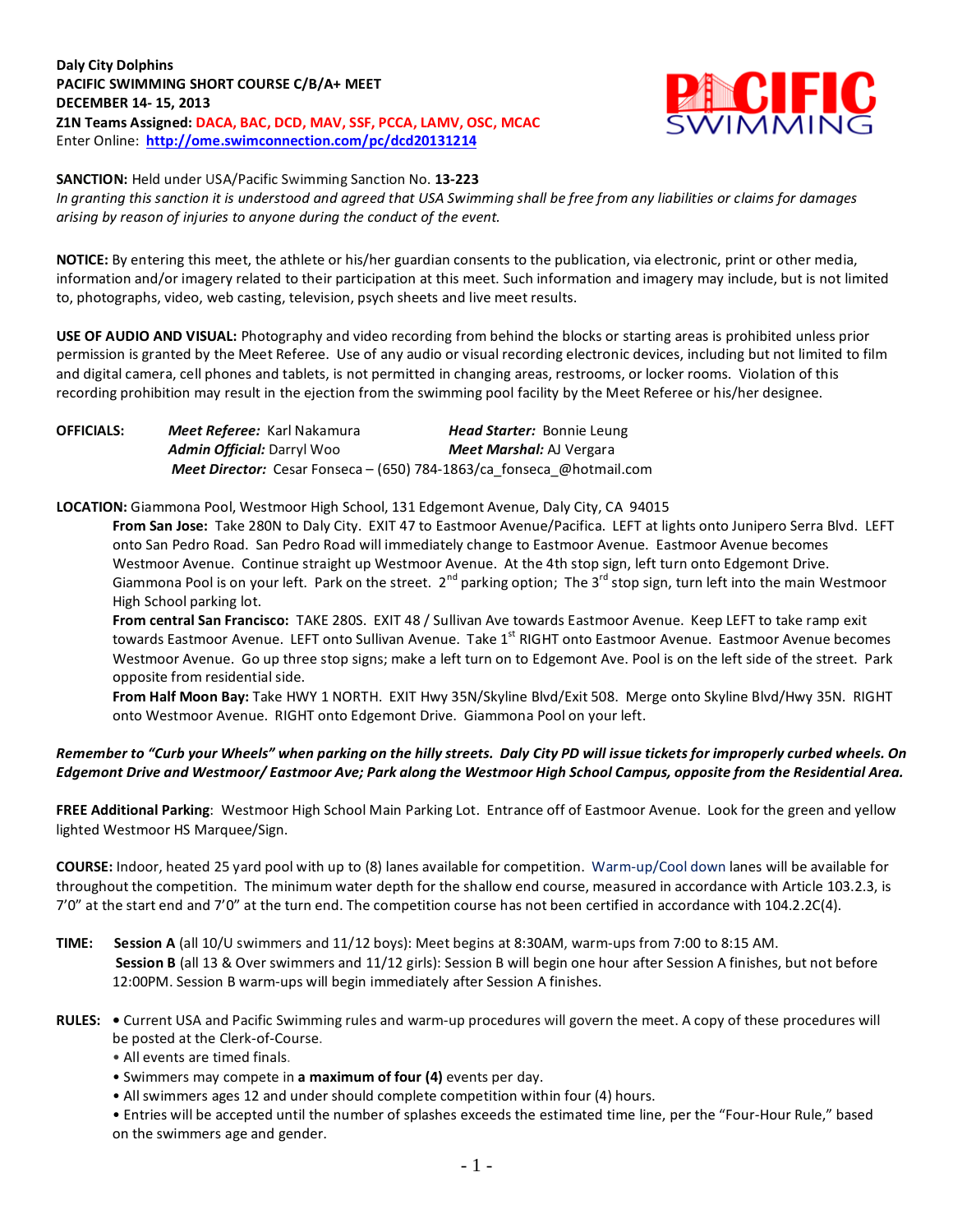- If local conditions warrant it the Meet Referee, with the concurrence of the Meet Director, may require a mandatory scratch down. Immediate cash refunds will be made for any mandatory scratches.
- All swimmers competing in the 500 yard Freestyle must provide their own lane timers and lap counters.
- **All coaches and deck officials must wear their USA Swimming membership cards in a visible manner.**

**UNACCOMPANIED SWIMMERS:** Any USA-S athlete-member competing at the meet must be accompanied by a USA Swimming member-coach for the purposes of athlete supervision during warm-up, competition and warm-down. If a coach-member of the athlete's USA-S Club does not attend the meet to serve in said supervisory capacity, it is the responsibility of the swimmer or the swimmer's legal guardian to arrange for supervision by a USA-S member-coach. The Meet Director or Meet Referee may assist the swimmer in making arrangements for such supervision; however, it is recommended that such arrangements be made in advance of the meet by the athlete's USA-S Club Member-Coach.

**RACING STARTS:** Swimmers must be certified by a USA-S member-coach as being proficient in performing a racing start, or must start the race in the water. It is the responsibility of the swimmer or the swimmer's legal guardian to ensure compliance with this requirement.

**RESTRICTIONS:** • Smoking and the use of other tobacco products is prohibited on the pool deck, in the locker rooms, in spectator seating, on standing areas and in all areas used by swimmers, during the meet and during warm-up periods.

- Sale and use of alcoholic beverages is prohibited in all areas of the meet venue.
- No glass containers are allowed in the meet venue.
- No propane heater is permitted except for snack bar/meet operations.
- All shelters must be properly secured.

• Except where venue facilities require otherwise, changing into or out of swimsuits other than in locker rooms or other designated areas is not appropriate and is strongly discouraged.

**ELIGIBILITY:** • Swimmers must be current members of USA-S and enter their name and registration number on the meet entry card as they are shown on their Registration Card. If this is not done, it may be difficult to match the swimmer with the registration and times database. The meet host will check all swimmer registrations against the SWIMS database and if not found to be registered, the Meet Director shall accept the registration at the meet (a \$10 surcharge will be added to the regular registration fee). Duplicate registrations will be refunded by mail.

• Swimmers in the "A" Division must have met at least the listed "PC-A" time standard. Swimmers in the "B" Division must have met at least the listed "PC-B" time standard. All entry times slower than the listed "PC-B" time standard will be in the "C" Division.

• Entries with **"NO TIME" will be ACCEPTED**.

• Entry times submitted for this meet will be checked against a computer database and may be changed in accordance with Pacific Swimming Entry Time Verification Procedures.

• Disabled swimmers are welcome to attend this meet and should contact the Meet Director or Meet Referee regarding and special accommodations on entry times and seeding per Pacific Swimming policy.

• Swimmers 19 years of age and over may compete in the meet for time only, no awards. Such swimmers must have met standards for the 17-18 age group.

• The swimmer's age will be the age of the swimmer on the first day of the meet.

**ENTRY PRIORITY: ZONE 1N swimmers from DACA, BAC, DCD, MAV, SSF, PCCA, LAMV, OSC, MCAC entering online must be done by 11:59 PM Wednesday, November 27TH in order to receive priority acceptance to the meet. Surface mail entries must be postmarked by Monday, November 25th in order to receive priority acceptance to the meet.** No swimmer other than those from DACA, BAC, DCD, MAV, SSF, PCCA, LAMV, OSC, and MCAC may enter the meet until priority period has concluded.

**ENTRY FEES:** \$2.75 per event plus an \$8.00 participation fee per swimmer. Entries will be rejected if payment is not sent at time of request.

**ONLINE ENTRIES:** To enter online go to **[http://ome.swimconnection.com/pc/ dcd20131214](http://ome.swimconnection.com/pc/%20dcd20131214)** to receive an immediate entry confirmation. This method requires payment by credit card. Swim Connection LLC charges a processing fee for this service, equal to \$1 per swimmer plus 5% of the total Entry Fees. Please note that the processing fee is a separate fee from the Entry Fees. If you do not wish to pay the processing fee, enter the meet using a mail entry. **Entering online is a convenience, is completely voluntary, and is in no way required or expected of a swimmer by Pacific Swimming.** Online entries will be accepted through Wednesday, December  $4^{TH}$  at 11:59 pm.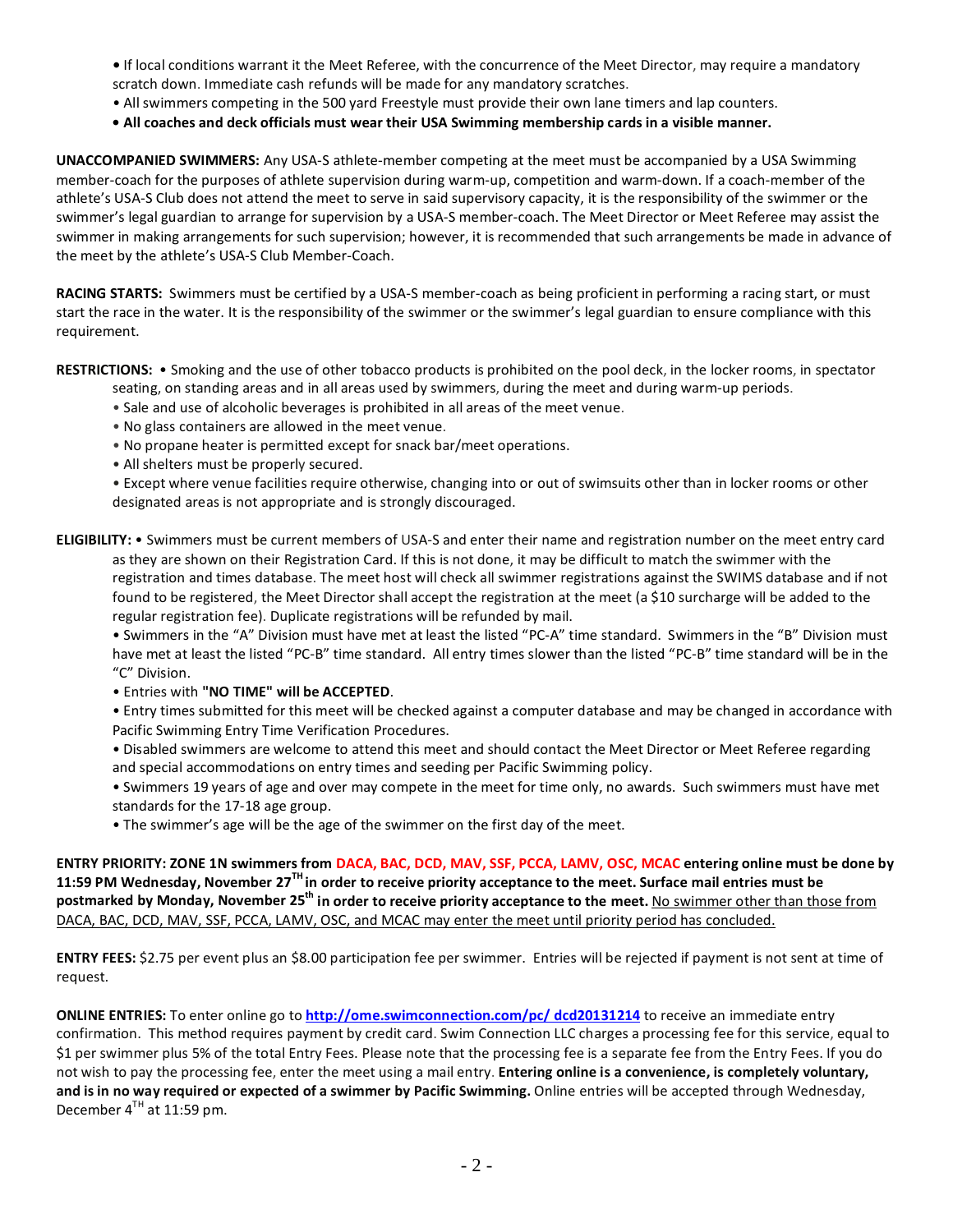**MAILED OR HAND DELIVERED ENTRIES**: Entries must be on the attached consolidated entry form. Forms must be filled out completely and printed clearly with swimmers best time. Entries must be postmarked by midnight, Monday, December 2<sup>nd</sup> or hand delivered by 6:30 p.m. Wednesday, December  $4^{th}$ . No late entries will be accepted. No refunds will be made, except mandatory scratch downs. Requests for confirmation of receipt of entries should include a self-addressed envelope.

**Make check payable to**: **Daly City Dolphins Mail entries to**: **Cesar Fonseca Hand deliver entries to: Cesar Fonseca**

 **195 Northridge Drive 195 Northridge Drive Daly City, CA 94015 Daly City, CA 94015**

**CHECK-IN:** The meet will be deck seeded. Swimmers must check-in at the Clerk-of-Course. Close of check-in for all individual events shall be no more than 60 minutes before the estimated time of the start of the first heat of the event. No event shall be closed more than 30 minutes before the scheduled start of the session. Swimmers who do not check in will not be seeded and will not be allowed to compete in that event.

**SCRATCHES:** Swimmers shall inform themselves of the meet starting time and shall report to the proper meet authorities promptly upon call. Any swimmers not reporting for or competing in an individual timed final event *shall not* be penalized.

**AWARDS:** Individual events will be awarded in the A, B, and C division. Ribbons for First through Eighth place will be given to the following age groups 8 & U, 9-10, 11-12, 13-14, and 15 & Over. All 13-14 and 15 & Over events will compete together but will be awarded separately. Swimmers 19 years of age and older will not receive awards. "A" time medals will be given to swimmers achieving a new "PC – A" times, regardless of place achieved in the event. All awards must be picked up at the meet by coaches at the end of each session. Awards will not be mailed

#### **ADMISSION:** Free.

**REFRESHMENTS:** A snack bar will be available throughout the competition. Coaches and working deck officials will be provided lunch. Hospitality will serve refreshments to timers and volunteers.

**MISCELLANEOUS:** No overnight parking is allowed. Facilities will not be provided after meet hours.

## **Due to fire code standards, please be prepared to sit outside. Standing room only for the limited viewing areas. No chairs are allowed to be set up on the 2nd floor spectator viewing area to keep access ways clear and uncluttered.**

No tents/canopies inside the building or on the swimming deck. You are welcome to set up tents/canopies on the grounds outside of the building. Keep lobby entryways, access ways, passage ways, doorways, stairways clear of chairs, seats, bulky items and bags per compliance with Fire Marshall's orders. Items may be immediately removed upon the discretion of DCD Officials.

Restricted access areas: East, North and South ends of the swimming pool deck. Access allowed ONLY for swimmers, current registered coaches with visible ID, officials with visible ID and DCD Staff/volunteers and timers.

**MINIMUM OFFICIALS:** Teams must follow Zone 1 North rules for providing officials. Each team must provide officials for each session according to the number of swimmers entered in that session, following the table below. Teams that do not provide sufficient officials must provide coaches to act in the place of officials.

| Club swimmers entered in session | <b>Trained and carded officials requested</b> |  |  |  |  |
|----------------------------------|-----------------------------------------------|--|--|--|--|
| $1 - 10$                         |                                               |  |  |  |  |
| $11 - 25$                        |                                               |  |  |  |  |
| 26-50                            |                                               |  |  |  |  |
| 51-75                            |                                               |  |  |  |  |
| 76-100                           |                                               |  |  |  |  |
| 100 or more                      | 5 and up (1 for every 25 swimmers)            |  |  |  |  |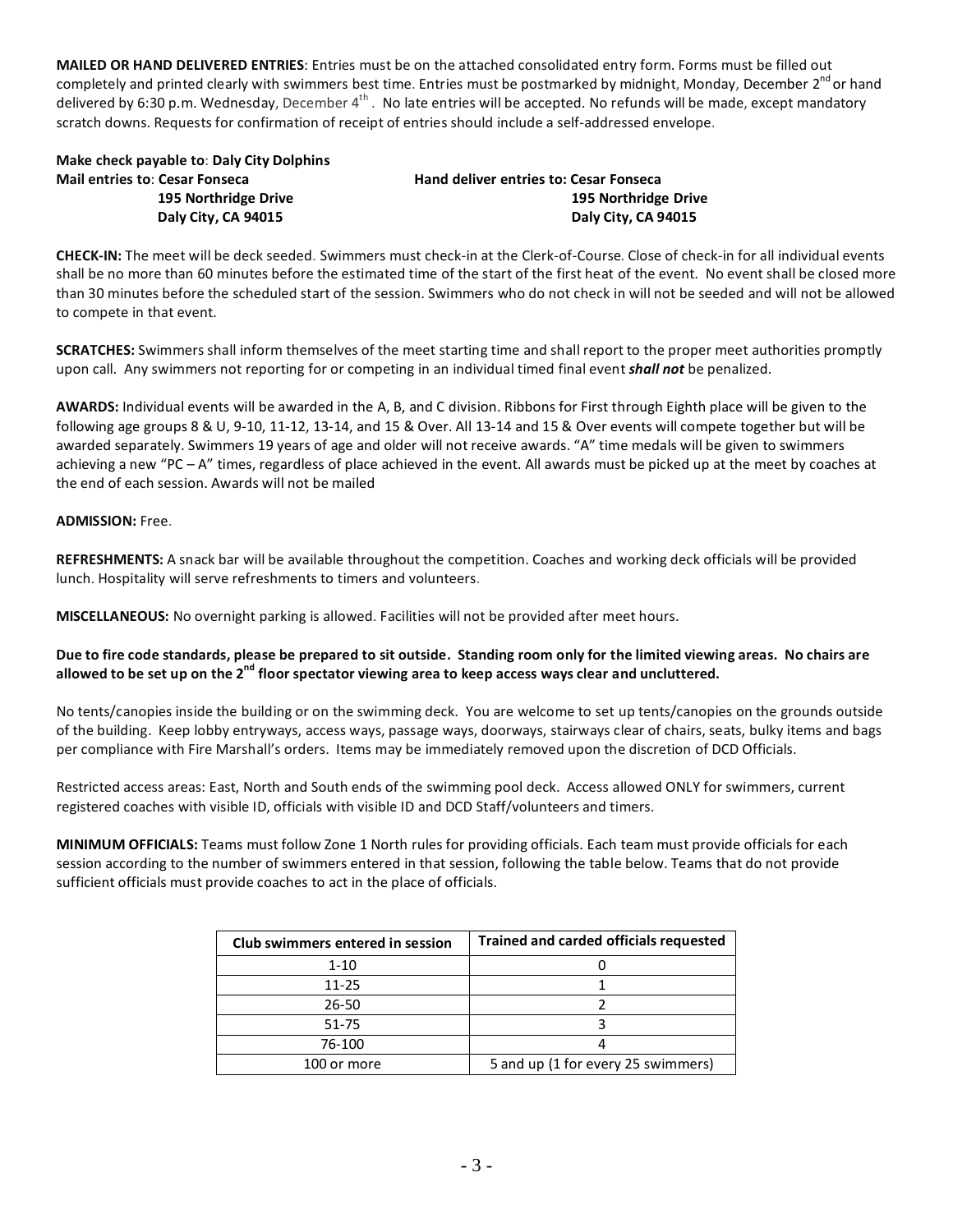#### **EVENT SUMMARY**

| <b>SATURDAY</b>   |            |            |            | <b>SUNDAY</b> |            |            |            |  |
|-------------------|------------|------------|------------|---------------|------------|------------|------------|--|
| <b>8 &amp; UN</b> | $9 - 10$   | $11 - 12$  | $13-0$     | 8 & UN        | $9 - 10$   | 11-12      | $13 - 18$  |  |
| 50 BK             | 100 BK     | 100 BK     | 200 BK     | 50 FR         | 100 FR     | 100 FR     | 200 FR     |  |
| 25 BR             | 50 BR      | 50 BR      | 100 BR     | 25 FL         | 50 FL      | 50 BK      | 100 BR     |  |
| 100 IM            | 100 IM     | 50 FR      | 100 FR     | 50 BR         | 100 BR     | 100 BR     | 200 BR     |  |
| 25 FR             | 50 FR      | 200 IM     | 200 IM     | 25 BK         | 50 BK      | 50 FL      | 100 FL     |  |
|                   | 500 FR (G) | 500 FR (G) | 500 FR (G) |               | 500 FR (B) | 500 FR (B) | 500 FR (B) |  |

**\*NOTE – THE GIRLS 500 FREESTYLES WILL SWIM ON SATURDAY, THE BOYS 500 FREESTYLES WILL SWIM ON SUNDAY\***

# **EVENTS**

|                | SATURDAY, DECEMBER 14TH |                | SUNDAY, DECEMBER 15TH |                    |  |
|----------------|-------------------------|----------------|-----------------------|--------------------|--|
|                | <b>SESSION A</b>        |                |                       |                    |  |
| GIRLS#         | <b>EVENT</b>            | <b>BOYS#</b>   | GIRLS#                | <b>EVENT</b>       |  |
| $\mathbf{1}$   | $9 - 10100$ BACK        | $\overline{2}$ | 39                    | $9 - 10100$ FREE   |  |
| 3              | 8 & U 50 BACK           | $\overline{4}$ | 41                    | 8 & U 50 FREE      |  |
| 5              | $9 - 1050$ BREAST       | 6              | 43                    | $9 - 1050$ FLY     |  |
| $\overline{7}$ | 8 & U 25 BREAST         | 8              | 45                    | 8 & U 25 FLY       |  |
| 9              | $9 - 10100$ IM          | 10             | 47                    | 9-10100 BREAST     |  |
| 11             | 8 & U 100 IM            | 12             | 49                    | 8 & U 50 BREAST    |  |
| 13             | $9 - 1050$ FREE         | 14             | 51                    | 9-1050 BACK        |  |
| 15             | 8 & U 25 FREE           | 16             | 53                    | 8 & U 25 BACK      |  |
| 17             | $9 - 10500$ FREE        |                |                       | $9 - 10500$ FREE   |  |
|                | <b>SESSION B</b>        |                |                       | <b>SESSION B</b>   |  |
| 19             | $11 - 12$ 100 BACK      | 20             | 57                    | $11 - 12$ 100 FREE |  |
| 21             | 13 & O 200 BACK         | 22             | 59                    | 13 & O 200 FREE    |  |
| 23             | 11-12 50 BREAST         | 24             | 61                    | 11-12 50 BACK      |  |
| 25             | 13 & O 100 BREAST       | 26             | 63                    | 13 & O 100 BACK    |  |
| 27             | $11 - 1250$ FREE        | 28             | 65                    | 11-12 100 BREAST   |  |
| 29             | 13 & O 100 FREE         | 30             | 67                    | 13 & O 200 BREAST  |  |
| 31             | $11 - 12200$ IM         | 32             | 69                    | $11 - 1250$ FLY    |  |
| 33             | 13 & O 200 IM           | 35             | 71                    | 13 & O 100 FLY     |  |
| 35             | $11 - 12500$ FREE       |                |                       | $11 - 12500$ FREE  |  |
| 37             | 13 & O 500 FREE         |                |                       | 13 & O 500 FREE    |  |

|                         | SATURDAY, DECEMBER 14TH |                | SUNDAY, DECEMBER $15^{TH}$ |  |                    |              |
|-------------------------|-------------------------|----------------|----------------------------|--|--------------------|--------------|
| <b>SESSION A</b>        |                         |                |                            |  |                    |              |
| LS#                     | <b>EVENT</b>            | <b>BOYS#</b>   | GIRLS#                     |  | <b>EVENT</b>       | <b>BOYS#</b> |
| $\mathbf{1}$            | 9-10 100 BACK           | $\overline{2}$ | 39                         |  | $9 - 10100$ FREE   | 40           |
| $\overline{\mathbf{3}}$ | 8 & U 50 BACK           | 4              | 41                         |  | 8 & U 50 FREE      | 42           |
| $rac{5}{7}$             | 9-1050 BREAST           | 6              | 43                         |  | $9 - 1050$ FLY     | 44           |
|                         | 8 & U 25 BREAST         | 8              | 45                         |  | 8 & U 25 FLY       | 46           |
| $\overline{9}$          | $9 - 10100$ IM          | 10             | 47                         |  | 9-10100 BREAST     | 48           |
| $\overline{1}$          | 8 & U 100 IM            | 12             | 49                         |  | 8 & U 50 BREAST    | 50           |
| L3                      | $9 - 1050$ FREE         | 14             | 51                         |  | 9-1050 BACK        | 52           |
| L5                      | 8 & U 25 FREE           | 16             | 53                         |  | 8 & U 25 BACK      | 54           |
| L7                      | $9 - 10500$ FREE        |                |                            |  | $9 - 10500$ FREE   | 56           |
|                         | <b>SESSION B</b>        |                |                            |  | <b>SESSION B</b>   |              |
| 9                       | 11-12 100 BACK          | 20             | 57                         |  | $11 - 12$ 100 FREE | 58           |
| $\overline{1}$          | 13 & O 200 BACK         | 22             | 59                         |  | 13 & O 200 FREE    | 60           |
| $\overline{3}$          | 11-12 50 BREAST         | 24             | 61                         |  | $11 - 1250$ BACK   | 62           |
| $\overline{5}$          | 13 & O 100 BREAST       | 26             | 63                         |  | 13 & O 100 BACK    | 64           |
| $\overline{7}$          | $11 - 1250$ FREE        | 28             | 65                         |  | 11-12 100 BREAST   | 66           |
| 9                       | 13 & O 100 FREE         | 30             | 67                         |  | 13 & O 200 BREAST  | 68           |
| 1                       | $11 - 12200$ IM         | 32             | 69                         |  | $11 - 1250$ FLY    | 70           |
| 3                       | 13 & O 200 IM           | 35             | 71                         |  | 13 & O 100 FLY     | 72           |
| $5^{\circ}$             | $11 - 12500$ FREE       |                |                            |  | $11 - 12500$ FREE  | 74           |
| $7^{\circ}$             | 13 & O 500 FREE         |                |                            |  | 13 & O 500 FREE    | 76           |

# **\*NOTE – THE GIRLS 500 FREE WILL SWIM ON SATURDAY 12/14, THE BOYS 500 FREE ON SUNDAY 12/15\***

Use the following URL to find the time standards:<http://www.pacswim.org/index.shtml>